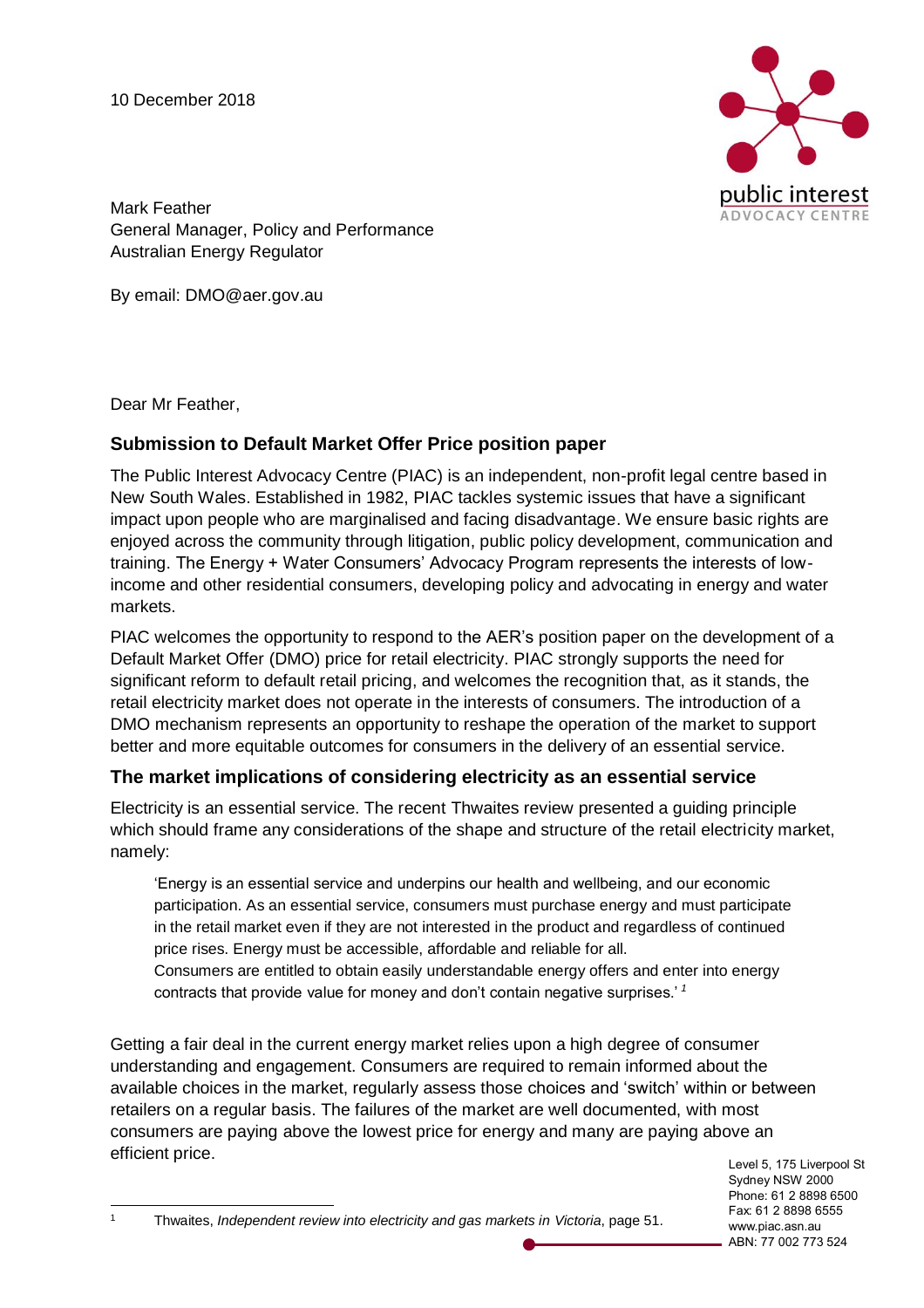

AN - Advantaged, not engaged AE - Advantaged, engaged DN - Disadvantaged, not engaged DE - Disadvantaged, engaged

Increasing level of engagement

In this context PIAC considers that the current 'outcomes' for consumers are a function of the interaction between their level of engagement and their level of potential 'advantage', which can be expressed in 4 broad categories.

### **Advantaged/able, not engaged (AN)**

This consumer cohort is disengaged from the energy market. While they do experience higher bills through suboptimal retail contracts, their potential socio-economic advantage means that they are often ignored in discussions regarding the operation of the competitive market and consumer outcomes, as they are considered to be able to be capable of dealing with the impacts of their lack of engagement. Increasingly however, evidence is showing that even consumers in middle incomes, are struggling with the cost of energy and are experiencing negative impacts as a result of their lack of engagement with the market<sup>2</sup>. PIAC considers the structure of the market framework and consumer protections are still relevant to this cohort, notwithstanding their current level of socio-economic advantage.

#### **Disadvantaged/vulnerable, not engaged (DN)**

This consumer cohort, who most closely match those often referred to as 'vulnerable consumers', consistently have the worst outcomes. The combination of energy market disengagement and relative socio-economic disadvantage means that these consumers are unable to take advantage of better market contracts from energy retailers. Market frameworks should support them having the opportunity to benefit from engagement where possible, but it is critical that supporting frameworks must not require them to be engaged in order to pay a fair price for access to an essential service. Most importantly, the goal should be to improve the relative level of 'advantage' (that is move people from the DN cohort to the AN cohort), while giving them the opportunity to move to the AE cohort but not obliging them to do so.

## **Advantaged/able, engaged (AE)**

This energy consumer cohort are the only consumers able to operate as the current framework intends, and therefore only ones broadly getting good outcomes today. The combination of energy market engagement and relative socio-economic advantage means these consumers are more likely to be on favourable retail energy contracts, and choose (and can afford) to be adopters of energy technology such as solar PV, energy storage and demand management

 $\overline{2}$ <sup>2</sup> Choice, *[Consumer Pulse Report: July 2016](https://www.choice.com.au/-/media/39d94cb1e9e040ad94a458ac43da06e8.ashx?la=en)*, page 8-9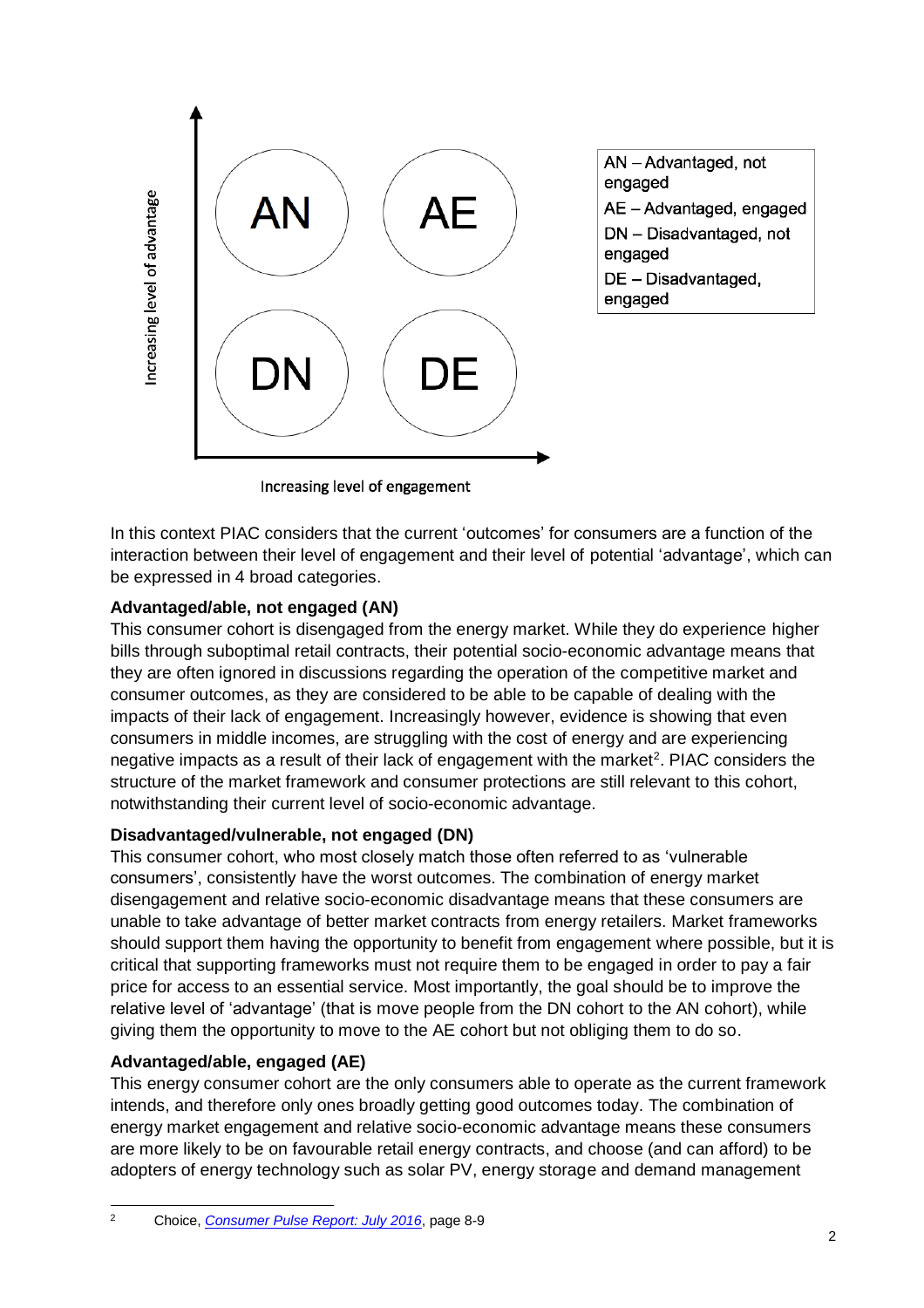systems. Competitive opportunities for these consumers should be encouraged, while recognising they are, by and large, the least at risk of disadvantage. PIAC considers all consumers should have the opportunity – but not an obligation – to move into this cohort. Importantly, the positive outcomes achieved by this cohort, are to some extent cross subsidised by the higher prices paid by those groups who are not engaged and able to negotiate better deals, particularly where 'loss-leading' contracts are involved.

### **Disadvantaged/vulnerable, engaged (DE)**

While this cohort still requires similar support to the DN cohort, their potential and preference for engagement means that they are able to ameliorate some impacts of disadvantage through more active participation in the energy market. However, PIAC's recent report on disconnections demonstrates that the constant requirement to remain informed and engaged is a significant burden for a cohort that is often burdened by compounding and overlapping vulnerabilities<sup>3</sup>. Further, their potential disadvantage (even something as simple and fundamental as being a renter) means that the potential benefits of their engagement are limited. Accordingly, the goal for this group should be ensuring that the framework provides the same protections of access to a fair price, while giving them the choice and opportunities to benefit from competition in the same way that the AE cohort has. It is important that these consumers do not continue to be burdened with the risk of not engaging (and the ongoing cost of engagement), and that they have the protection of a fair price for an essential service.

The current, largely deregulated market framework operates upon the assumption that any negative consumer outcomes can be improved by facilitating greater consumer information and engagement. However, the independent review of electricity and gas in Victoria presented an alternative perspective, which reflects PIAC's own consumer framework, and suggests that the essential service nature of electricity requires another approach:

'the lack of consumer engagement in energy markets can be viewed as consumers simply acting as if energy was still a monopoly product. It is possible the essential service nature of energy is responsible for this: consumers cannot exit the energy market, they need to use energy, and the amount of energy they purchase stays the same no matter which retailer they are with.'<sup>4</sup>

This is fundamental to the consideration of a DMO, its intended role and the most suitable and efficient structure to fulfil that role. The key considerations in determining the role and objective of the DMO are that:

- electricity is an essential service, which all consumers have a right to access equitably and, for a fair price,
- overall benefit to consumers as a whole, be weighed against potential impacts for particularly consumer cohorts,
- competition is a mechanism intended to deliver consumer benefits, not an end in itself or an intrinsic good in and of itself,
- competition of any kind must be evaluated 'qualitatively' as well as quantitatively, and that a more effective competitive market may involve a smaller number of competitors, with the scope to compete on a range of service aspects instead of (and in addition to) price, and
- the 'choice to choose or not to choose', should be a fundamental right for consumers in an essential service market, such as electricity. Active participation should not be required to ensure a fair price.

 <sup>3</sup> PIAC & UMR. [Close to the Edge: A qualitative and quantitative study,](https://www.piac.asn.au/wp-content/uploads/2018/11/PIAC-CTTE-Consolidated-Report-FINAL.pdf) November 2018. Pp 12-20<br><sup>4</sup> Physites *Independent review into electricity and ges markets in Victoria, page* <sup>29</sup>

<sup>4</sup> Thwaites, *Independent review into electricity and gas markets in Victoria*, page 38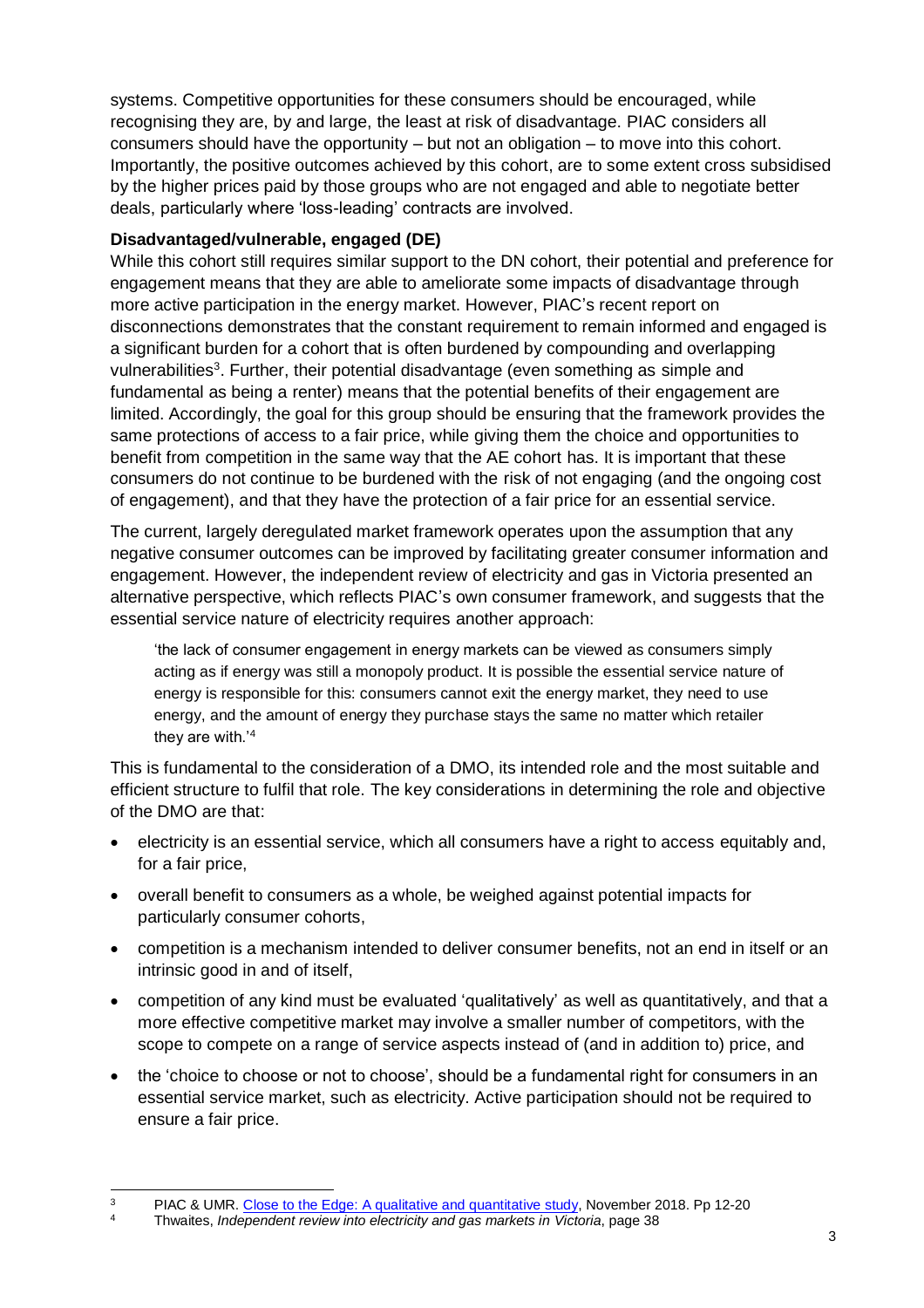PIAC accepts that any DMO that achieves such objectives will limit the ability of some retailers to continue with current business models, in particular those business models that today provide little or no discernible value for their customers. PIAC fundamentally rejects the notion that establishing a strong default mechanism that is designed to constrain consumer bills to a relatively efficient price is somehow anathema to market competition and innovation; to the contrary, a strong default mechanism places the incentive to innovate in a manner that will better serve customers though differentiation in service, rather than just price.

# **Establishing a Default Market Offer Price**

In the context of the framework and objectives outlined above, the primary considerations to draw from the ACCC's recommendations relating to the DMO are:

- That the standing offer and standard retail contracts be abolished and replaced with a default market offer at or below the price set by the AER,
- That retailers are required to supply consumers under a DMO on request or where a consumer does not make an explicit choice of market offer,
- That the DMO price should be the *efficient<sup>5</sup>* cost of operating within the region, including a reasonable cost of customer acquisition and retention (CARC), and
- That AER should publish a reference bill amount for each distribution zone, using AER household benchmarks and the DMO price.

## **Customer Acquisition and Retention**

In establishing a DMO mechanism for an essential service such as electricity, the consideration of what represents an 'efficient cost of operation' is fundamental. While the ACCC explicitly recommends that an allowance for 'reasonable CARC' be included in the formulation of a DMO, PIAC notes that there is no reliable means of determining a reasonable allowance for CARC that could be regarded as efficient. In its own final report, the ACCC sites a range of evidence to support this conclusion, including:

- That there is a positive correlation between 'switching rates' and an increase in CARC $6$ , suggesting that increased activity related to a small number of customers is simply loading more costs into retail businesses,
- That the retail cost to serve (CTS) and CARC have moved in opposite directions over the last 5 years, with average retail CTS per residential customer falling by \$25 to \$90, where the average CARC per customer has steadily increased by 20% to \$48 over the same period<sup>7</sup>. While this seems a relatively small number, it is important to consider that this is averaged over all residential customers, and represents the cost of acquiring and retaining a relatively small proportion of 'desirable' customers who are churning (26% in Victoria and 19% in New South Wales),
- The difference between average CARC (\$40 for 'big 3' retailers and \$87 for other retailers) and CARC per acquired customer (\$283 for 'big 3' retailers and \$198 for other retailers)<sup>8</sup> illustrates the significant extent of effective cross subsidy as a result of costs imposed upon the majority of relatively static consumers for small number of 'acquired customers', and
- That retailers are engaging third party services that charge in excess of \$200 per acquired customer<sup>9</sup>. This represents a substantial, unproductive cost added into the supply chain,

 $\overline{a}$ <sup>5</sup> Emphasis added

<sup>6</sup> ACCC, Retail Electrcity Pricing Inquiry- Final Report, June 2018, pg.229

<sup>7</sup> Ibid, pg.222

<sup>8</sup> Ibid, pg.230

<sup>&</sup>lt;sup>9</sup> Ibid, pg.231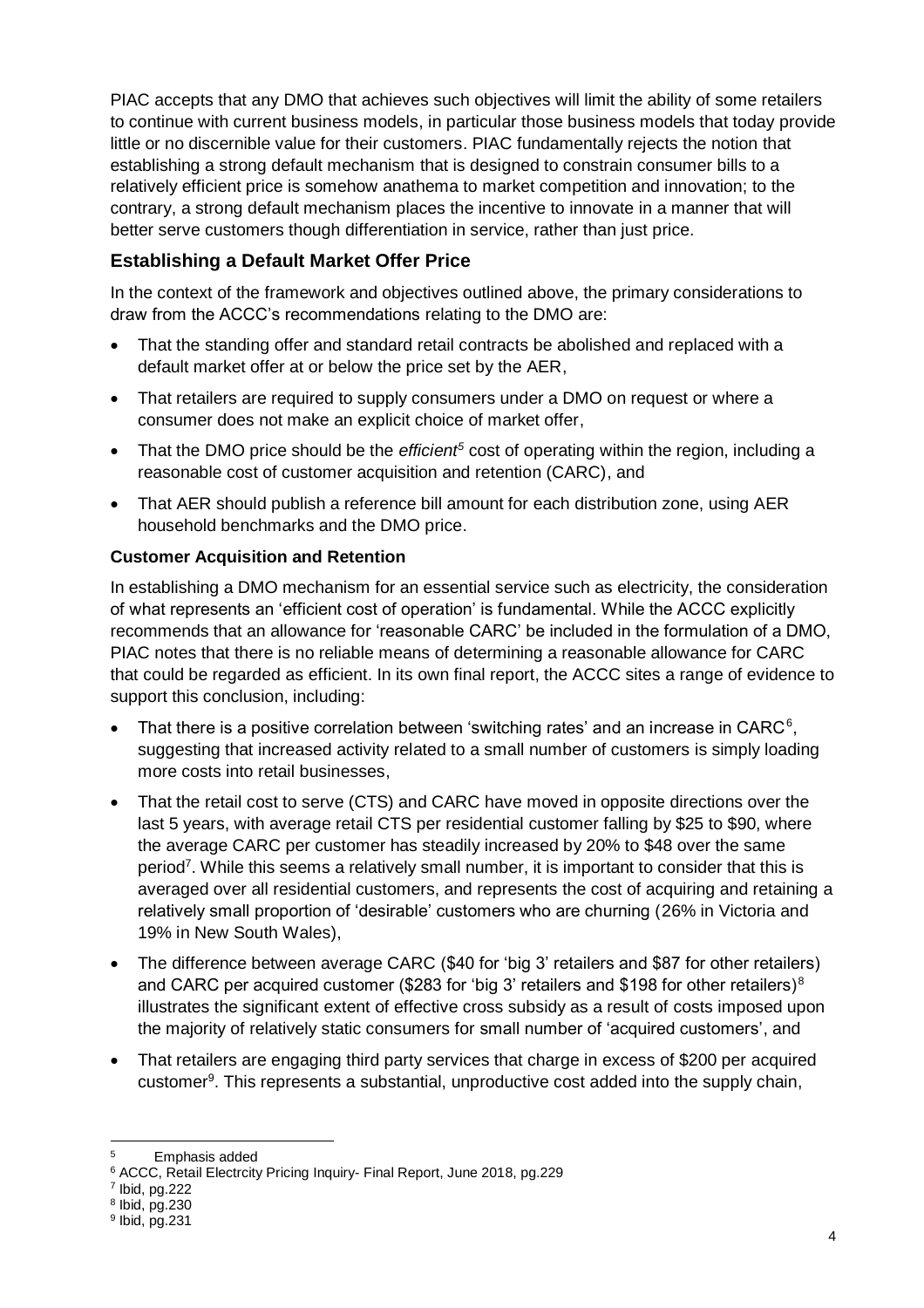that is neither transparent, nor, because it can be smeared across the remaining customer base, subject to significant drivers of efficiency.

CARC are driven by decisions made by retailers making choices, for very opaque businessspecific reasons, about which customers they believe to be desirable. It is difficult to argue this discretionary spending by retailers is a reasonable or efficient cost of business. PIAC contends that the only practical efficiency that could reasonably be applied to CARC, in the context of the formulation of a DMO, is to make no explicit allowance for it.

As an alternative, the formulation of an efficient price basis for the DMO should simply make allowance for efficient retail costs, and an additional 'fair' margin (which could be benchmarked and evenly applied across all jurisdictions). This would leave scope for the DMO price to allow retailer discretion to continue to 'spend' on CARC if they so choose, but not allow this to be unreasonably borne by consumers. More importantly it would introduce an efficiency incentive for any CARC incurred by retailers, something which does not currently exit. PIAC notes that this conclusion was supported by the ACT Independent Competition and Regulatory Commission<sup>10</sup>, and the Independent Review into Victorian retail energy Markets.

### **Pricing approach**

The AER proposes to apply a 'top down' approach to the formulation of the DMO price in each distribution zone, utilising the median market offers and median standing offers for benchmark household consumption, and selecting some point between these as an indication of an efficient price. PIAC appreciates that there are a number of pragmatic considerations, including short externally imposed timeframes and difficulty accessing sufficiently detailed and accurate market information, behind the decision to employ a top-down approach in this initial process. However, we have significant concerns with the intended approach and the assumptions underpinning it. Specifically:

- It is well established that standing offers are significantly 'overpriced' and, as such, do not bear any relationship to efficient costs. Utilising even the 'median' point of standing offers as an upper boundary for calculation of a proxy for an efficient price is likely to significantly over-estimate and inflate the resulting price. PIAC recommends that as this process will involve abolishing them, standing offers not be part of the consideration of an efficient price.
- The position paper assumes that available market offers in 'competitive markets' are likely to reflect retailers' efficient costs, and be a practical proxy for them. This assumption is flawed because:
	- o it does not recognise the significant (and largely intentional) price dispersion that retailers create across their offers, often specifically to manipulate comparison tools (that is, offering multiple deals across a wide range that differ by a small and immaterial amount (such as \$1) that would qualify as 'unique offers' under the proposed framework),
	- $\circ$  It depends on data that is not available, on how many consumers are on each deal. Retailers create a spread of offers, which range from significantly above efficient costs, to potentially below efficient costs. The efficiency of any particular offer, then, is not discrete and depends upon how many customers remain on a given deal relative to others that retailers offer, and
	- $\circ$  It does not recognise that market offers are expressed as inclusive of discounts. These offers are mostly dependent upon conditions that may or may not be met by consumers (particularly consumers experiencing various forms of payment difficulty who have trouble paying on time). This undermines the value of these 'headline'

 <sup>10</sup> Independent Competition and Regulatory Commission (ICRC) 2017, Standing offer process for the supply of electricity to small customers from 1 July 2017, Report 6 of 2017, Final Report June 2017, p.28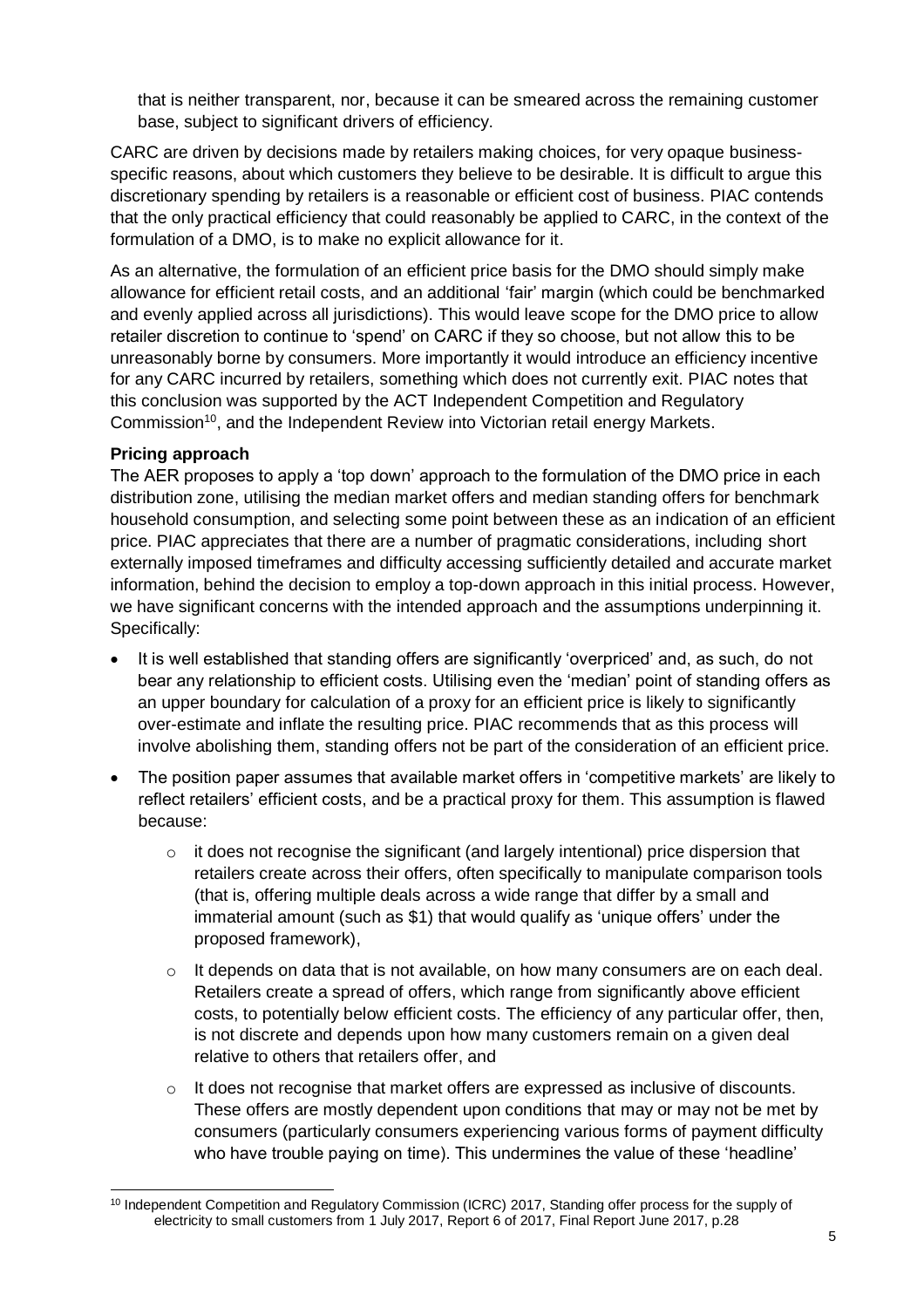prices as they are not necessarily a reflection of what consumers are actually paying. Additionally, the ACCC report and Independent report into Victorian retail markets also recognised that the quantum of the discounts that these deals involve do not relate to the efficient costs of meeting (or failing to meet) those conditions; for example, a 30% on-time payment discount is not related to the costs borne by the retailer should the customer not pay on time.

PIAC accepts that there is a time imperative in relation to the current process that is likely to make a 'top down' approach a matter of pragmatic necessity. However, bearing in mind the concerns raised, PIAC recommends that the flaws of this approach be explicitly recognised as part of this process, and that an initial 'top down' method be augmented by the following:

- That standing offers not be part of the top-down consideration at all,
- That market offers be utilised as the only basis for calculation of an indicative 'efficient price',
- That the market offers used be expressed including all discounts, and
- That the resulting median of all available market offers (including all discounts) be tested against a desktop estimation of an efficient or fair price (such as that proposed in the ACOSS submission to this process), that could be calculated by adding:
	- $\circ$  Wholesale energy costs this can be calculated by applying the premium of wholesale energy costs over wholesale spot prices that was observed in the AEMC's most recent price trends reports to a forecast of wholesale spot prices for 2018/19 that is based on ASXEnergy swap prices for 2018/19.
	- o Costs of complying the Large-scale Renewable Energy Target (LRET) and Smallscale Renewable Energy Scheme (SRES) – which can be based on retailer's percentage obligations for 2018/19 and observed prices for Large-scale Generation Certificates (LGCs) and Small-scale Technology Certificates (STCs).
	- $\circ$  Network tariffs which can be based on published network use of system (NUOS) tariffs for each distribution area in the NEM.
	- o Network losses based on published loss factors.
	- o Market fees, ancillary services costs and costs of complying with any relevant jurisdictional schemes - based on the AEMC's most recent prices trends reports.
	- $\circ$  Retail operating costs, and the retail margin, can be based on recent regulatory allowances.
		- The allowance for retail operating costs based on retail operating costs from IPART's 2013 review of regulated retail prices for 2013 to 2016, or ACIL Allen's analysis for the Queensland Competition Authority for 2015/6, or similar work, adjusting for inflation to 2018/19.
		- The allowance for the retail margin: This retail margin is from IPART's 2013 review of regulated retail prices for 2013 to 2016; it reflects a regulated allowance rather than an estimate of the retail margin that retailers are actually earning (as reported by the  $ACCC<sup>11</sup>$ ).
		- No specific allowance for CARC, and
- That this process involves an explicit commitment that subsequent processes for determining the DMO price will be carried out using a 'bottom up' approach, that has more scope for accuracy.

### **Specifying the DMO**

 $\overline{a}$ <sup>11</sup> ACCC, Retail Electricity Pricing Inquiry- Final Report, June 2018, pp.145-147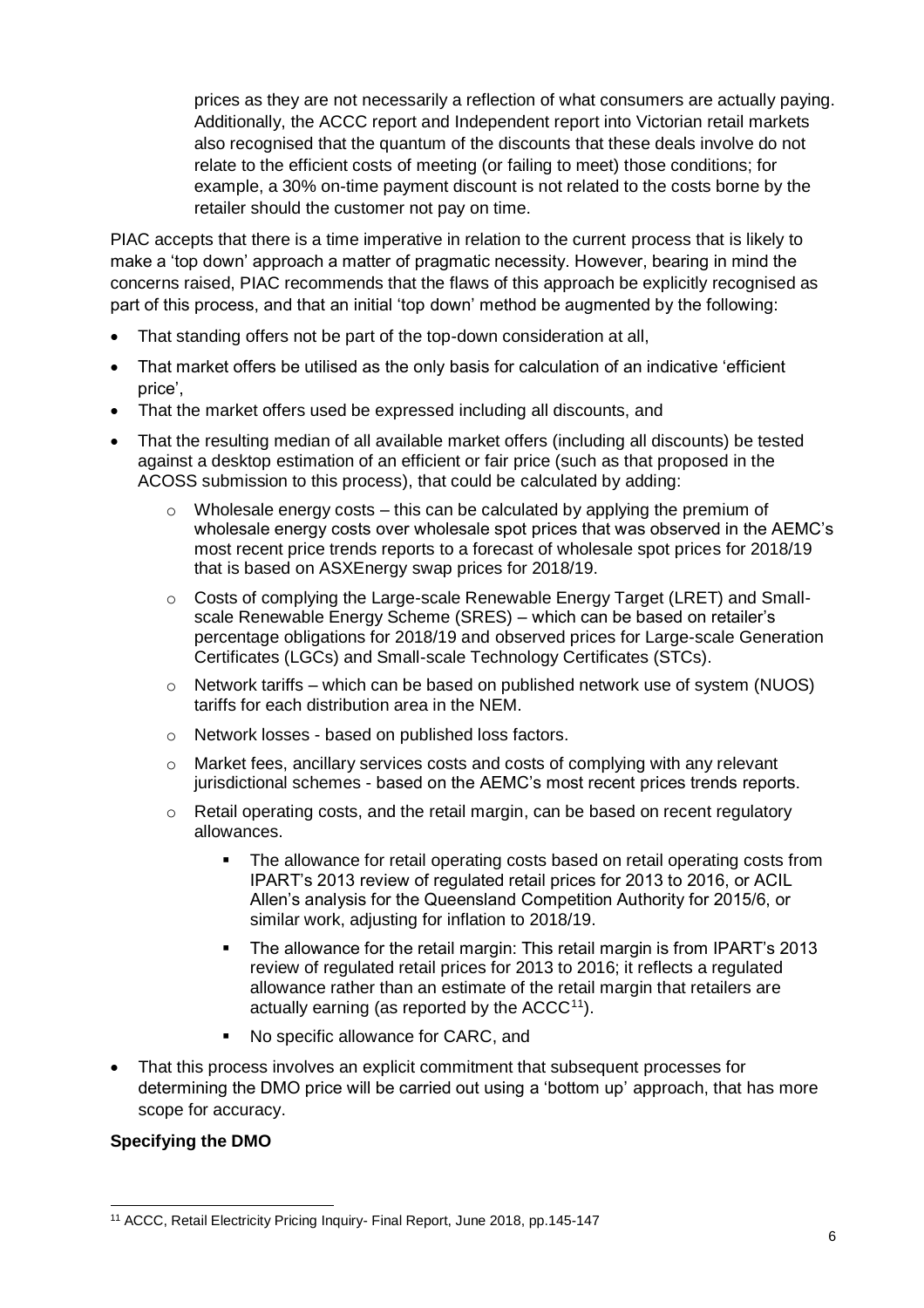PIAC recommends that the DMO and reference bill be expressed in both dollar terms for bill and as a c/kWh.

Expressing the DMO as a quarterly or annual bill (based on a single, or ideally several benchmark consumption points) will enable people to compare between offers.

Expressing the DMO also in c/kwh, may also provide a means for consumers to better estimate what their total bill might be at different times of the year (depending on their climate zone), and also to adjust for any potential differences in the way that different retail offers may split between fixed and usage charges.

## **Addressing the risks**

Critics of a default offer mechanism often cite the risk that such a mechanism will encourage consumer inertia. PIAC agrees that there is a likelihood that a significant proportion of consumers (any of the vast majority who regard electricity as an essential service for which they simply want to pay a fair price) may be encouraged to remain on the default offer. As set out in our framework for understanding consumers, PIAC contends that should be regarded as a positive outcome for all consumers if:

The default price is set as close to an efficient price as possible, to ensure that those consumers who remain on it, do so in the knowledge that they are paying a 'fair' price for their essential access to electricity.

PIAC recommends against regarding only to protect against the most egregious price impacts. Such an approach would have limited impact upon the large number of consumers who regard energy as an essential service, and would see many of them potentially remain on a default offer under the false assumption that they were being protected by a fair price. Such an approach would still allow for the continuation of a significant 'opaque' internal cross-subsidy between retail customers and would do little to address the significant detrimental impacts currently being experienced by many consumers.

• There is recognition that it is not merely 'standing offers' which are currently problematic, and that many consumers who currently appear to be on 'market offers' may still be on contracts which are priced significantly beyond any reasonable point of efficiency. The common retail practice of long or 'evergreen' retail contracts, in combination with 'benefit' periods which expire within the term of the contract, means that many consumers who appear to be, or assume they are on, a market offer, may be subject to conditions similar to those of a standing offer (without actually defaulting to a standing offer and being captured in those figures).

Accordingly, the provisions of any DMO should explicitly state that the DMO applies not only in all conditions where a consumer currently defaults to a standing offer, but in all conditions where the benefits of the offer that a consumer explicitly consented to, expire. This would address the significant confusion currently experienced by many consumers, while providing retailers with a further incentive to engage their customers.

• The choice to engage in the competitive market is genuinely retained as a choice, rather than a requirement. Where consumers are guaranteed a 'fair' price for electricity, they are able to engage in the retail market as and when they choose (similar to any other competitive market). This provides retailers with a strong incentive to innovate and create services and offers which are likely to draw consumers attention.

Because 'fair' price is guaranteed, it is true that there may be more limited scope for priceonly competition, though it will still be possible (with below cost honeymoon offers, 'all-youcan-eat' deals, bundling, peak demand rebate deals, etc). Importantly, the burden of risk and cost for engagement will be more evenly shared between consumers and retailers.